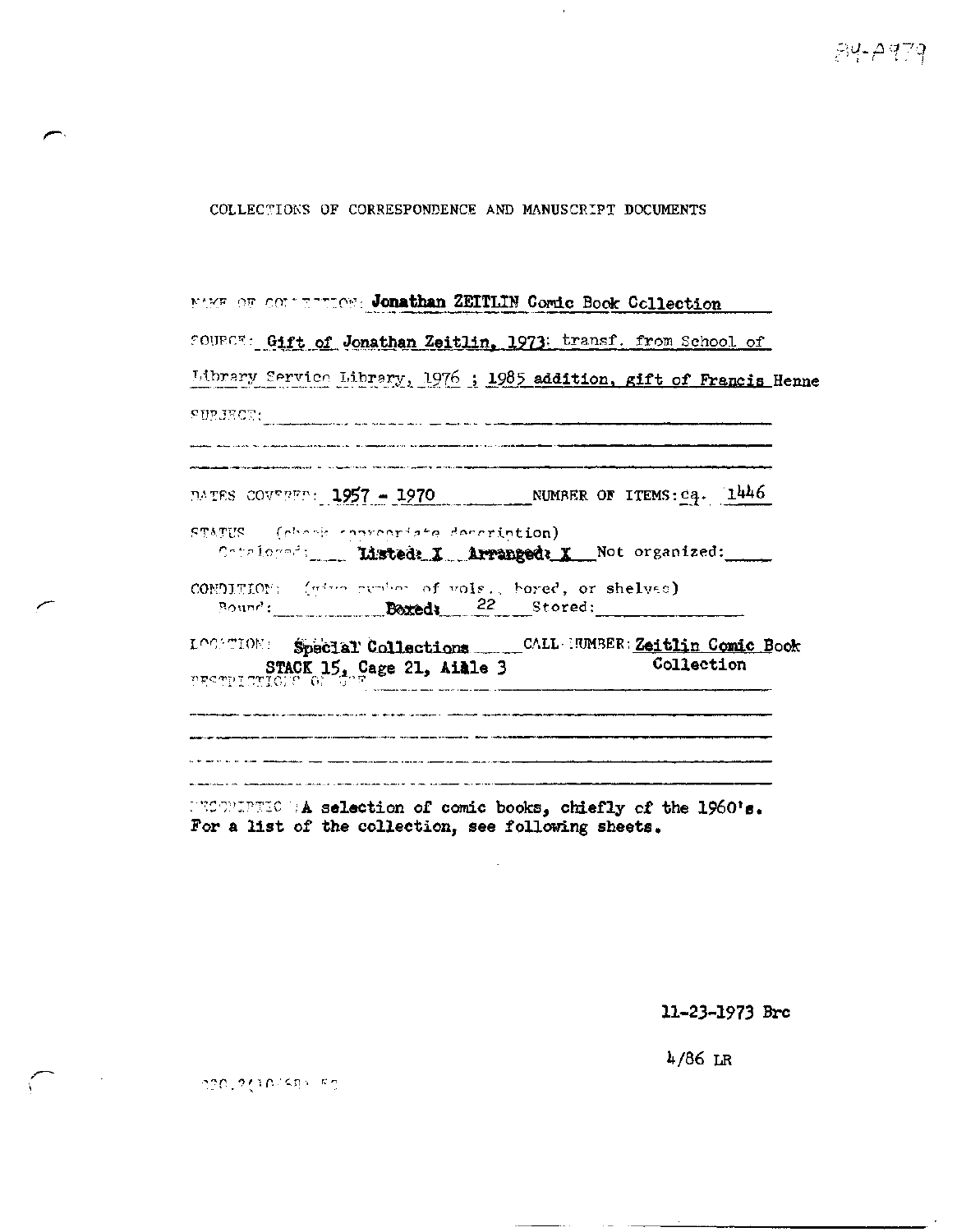## COMIC BOOK COLLECTION

Gift of Jonathan Zeitlin, 1973

MANGL COMICS  $"$ Côde for Comic Magazines" in box 1 Box 1: "Daredevil" earliest issue: no. 1, April, 1984 latest issue: no. 67 August, 1970 set includes issue nos. 1-3, 9-67. Total no. 62 "Daredevil King Size Issues"(Annual) one issue only: no. 1, September, 1967 Total No. 1 BOX TOTAL: 63 issues Box 2: "Journey into Mystery---The Mighty Thor" earliest issue: no. 77, February, 1962 latest issue: no. 165, June 1969 \ set includes issue nos. 77,78, 85, 101-2, 104-65 Total No. 67 "Thor Annuals" issue nos. 1 and  $2$ , 1965-66. Total No. 2 "The Mighty Thor in Tales of Asgard" : unique "one-shot" issue, Oct. 1968 Total No. 1 Box Total: 70 issues Box 3: "Tales to Astonish---The Incredible Hulk" earliest issue: no. 31, May, 1962 latest issue: no. 117, September, 1969 set includes issue nos.  $3\overline{1}$ ,  $52-3$ ,  $55$ ,  $58-60$ , 62-4, 66-117 Total No. 62 "Hulk Annuals" issue nos. 1-2, 1968-9. Total, No. 2 BOX TOTAL: 64 issues Box 4:  $\frac{n}{2}$ -Men" earliest issue: no. 2, November, 1962 latest issue: no. 66, March, 1970 set includes issue nos. 2, 4-5, 7, 9.-13, 15-66 BOX TOTAL 61 issues Box 5: "Not Brand Echh" earliest issue: no. 1, August, 1967 latest issue: no. 13, Kay, 1969 set includes issue nos. 1-13 Total No. 13 "The Ghost Rider" earliest issue: no. 1, February, 1967 latest issue: no. 7, November, 1967 set includes issue nos. 1-7. Total No. 7 "Captain Savage and His Leatherneck Raiders" earliest issue: no. 1, January, 19S3 latest issue: no. 14, Hay, 1969 set includes issues 1-14, plus a duplicate of issue no. 1. Total No. 15 "Nick Fury, Agent of Shield" earliest issue: no. 1 June, 1963 latest issue: no.13, July, 1989 set includes issue nos. 1-13 Total No. 13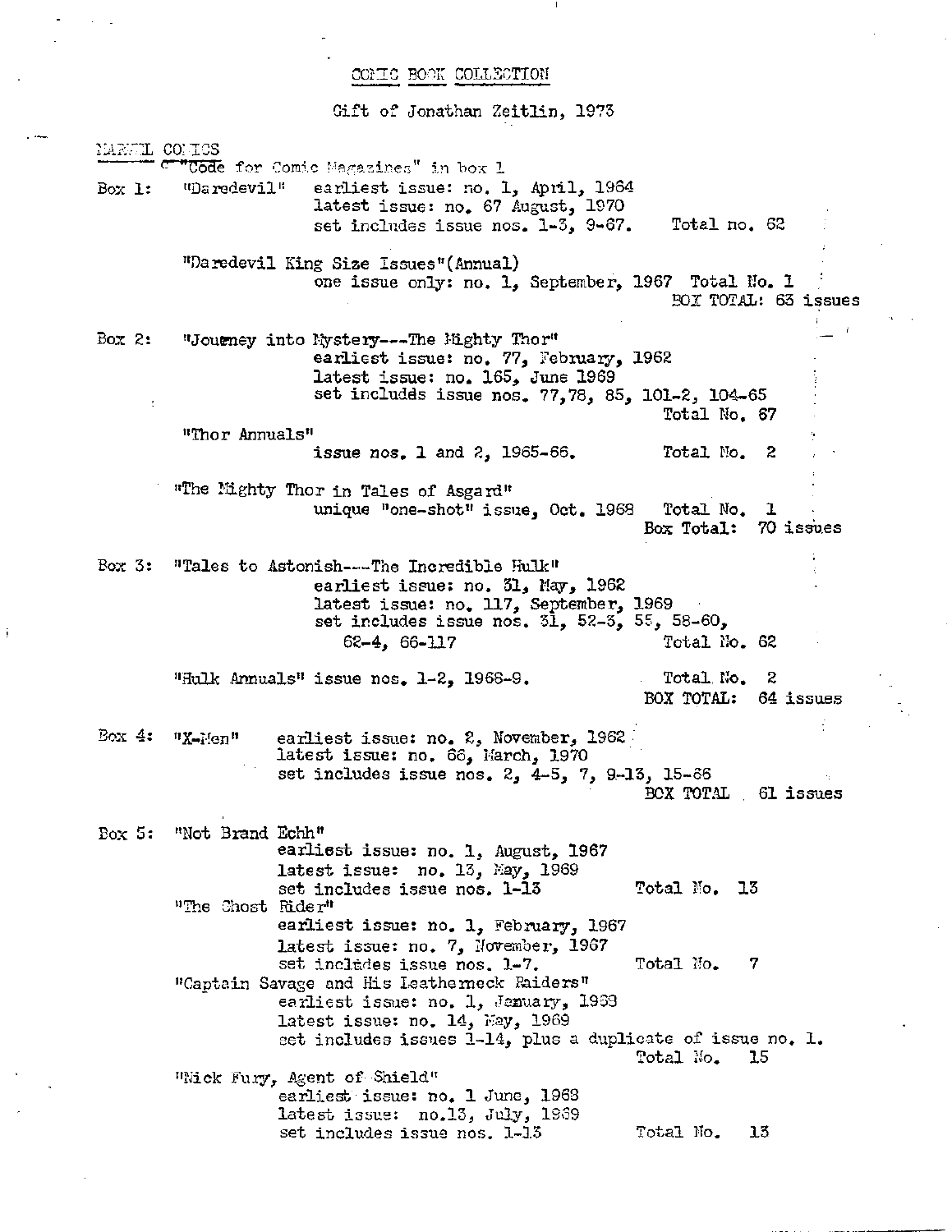Conic Book Collection Karvel Cordcs (continued) Box  $5$ (continued): "Frince Namor, the Sub-Mariner" earliest issue: no. 1, Fay, 1968 latest issue: no. 15, July, 1969 set includes issue nos. 1-15. Total No. 15 "Iron Man and Sub-Mariner" two copies of issue no. 1, April, 1963 Total No. 2 "Marvel's Greatest Comics" issue nos.  $25$ (Feb., 1970), and  $23(Au\mathcal{g}_2, 1968)$  Total No. 2 BOX TOTAL: 67 issues Box 6: "Fantastic Four" earliest issue: no. 4, June, 1962 latest issue: no. 102, September, 1970 set includes issue nos. 4, 22, 25-29, 31-2, Total No. 76 "Fantastic Four Annuals" earliest issue: no. 2, 1964 latest issue: no. 7, 1969 issue nos. 2-5, 7 Total No. 5 BOX TOTAL: 81 issues Box 7: "The Amazing Spider-Man" earliest issue: no. 4, 1963 latest issue: no. 88, September, 1970 set includes issue nos. 4-6, 8-44, 46-83, 85-6, 88 Total No. 81 "The Amazing Spider-Kan Annuals" issues nos. 1-2, 4-5(1964-63). Total No. 4 "The Spectacular Spider-Kan" issues  $\bar{1}$  and  $2(1968)$  Total No. 2 BOX TOTAL: 87 issues Box 8: "The Avengers" earliest issue: no. 1, September, 1963 latest issue: no. 83, December 1970 set includes issues 1, 3-13, 15-SO, 62-77, 79, 83 Total No. 76 "The Avengers King-Size Special" issues l-3(Sept,19o7, Sept. 1968, Sept. 1969) Total No. 3 BOX TOTAL: 79 issues Box 9: "Tales of Suspense"(featuring Iron Man and Captain America) earliest issue: no. 54, June, 1964 latest issue(entitled Captain America, but a continuation of the original series): no, 115, July, 1959 set includes issues54-6, 58-115 Total No. 61 "The Invincible Iron Man" earliest issue: no. l, May, 1968 latest issue: no. 15, July, 1969 set includes issues 1-15 Total No. 15 BOX TOTAL: 76 issues Box 10: "Strange Tales"(featuring Dr. Strange and Nick Fury) earliest issue: no. 83, April, 1961 latest issue: no. 181, July, 1969 set includes issues 83, 96, 103, 113, 115, 120-122, 124-131 Total No. 66 "Strange Tales Annual" issue no. 2 only, 1965 1 Total No. 1 Box Total 67

**- 2 -**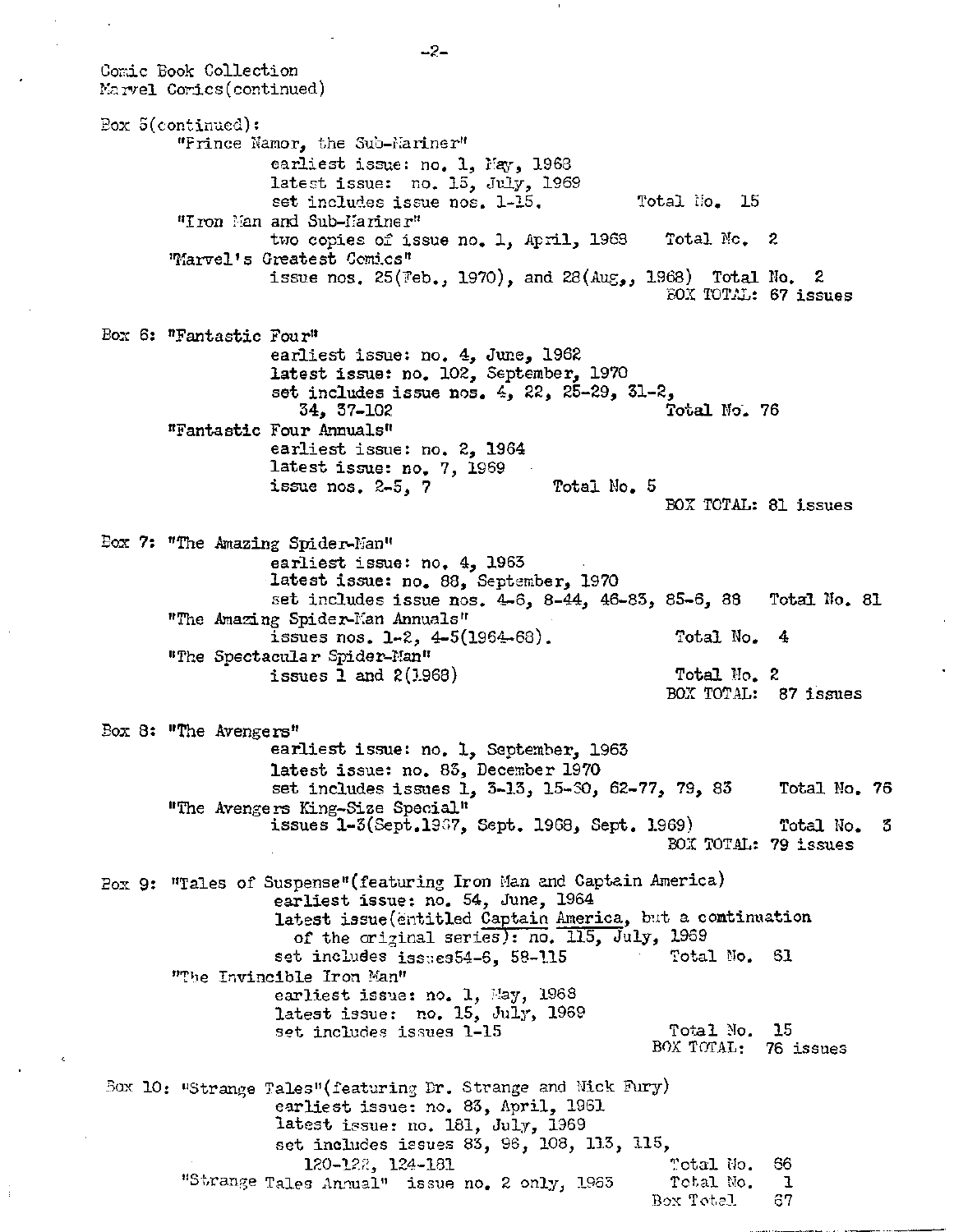Cornic Book Collection Marvel Comics (continued) Sox 11: "Marvel Collector's Item Classics" earliest issue: no. 1, 1965 latest issue: no. 22, August, 1989 set includes issues 1-22 Total No. 22 "Marvel Super Heroes" earliest issue: no. 1, 1966 latest issue: no. 27, July, 1970 set includes issues 1, 12-27 Total No. 17 "The Silver Surfer" earliest issue: no. 1, August, 1968 latest issue: no. 18, September, 1970<br>set includes issues 1-18 Total No. 18 set includes issues 1-18 Total No. "Captain Marvel" earliest issue: no. 1, May, 1968 latest issue: no. 14, June, 1969 set includes issues 1-14 Total No. 14 EOX TOTAL: 71 Box 12: "Marvel Tales" earliest issue: no. 2, 19S5 latest issue: no. 21, July, 1969 set includes issues 2-21 Total No. 20 "Fantasy Masterpieces" earliest issue: no. 1, Feb. 1966 latest issue: no. 11, October, 1967<br>set includes issues 1-11 Total No. set includes issues 1-11 Total No. 11 "Adult Fantasy"  $z$  issues only; issue no. ll, April, 1962; others without covers or dates, but probably<br>from about the same time. Total Mo. from about the same time. Total No. 5<br>BOX TOTAL: 54 BOX TOTAL: Box 13: "Sargeant Fury and His Howling Commandos" earliest issue: no. 4, November, 1S83 latest issue: no. 67, June, 1969 set includes issues 4, 6-8, 12-15, 17-67 Total No. 58 "Sargeant Fury Annuals" issue nos. 1-6, 1965-70 Total l''o. 6 "Homer the Happy Ghost" issue no. 2, January,  $1970$  Total No. 1 BOX TOTAL: 65

Total Number of Issues of Marvel Comics in Collection: 835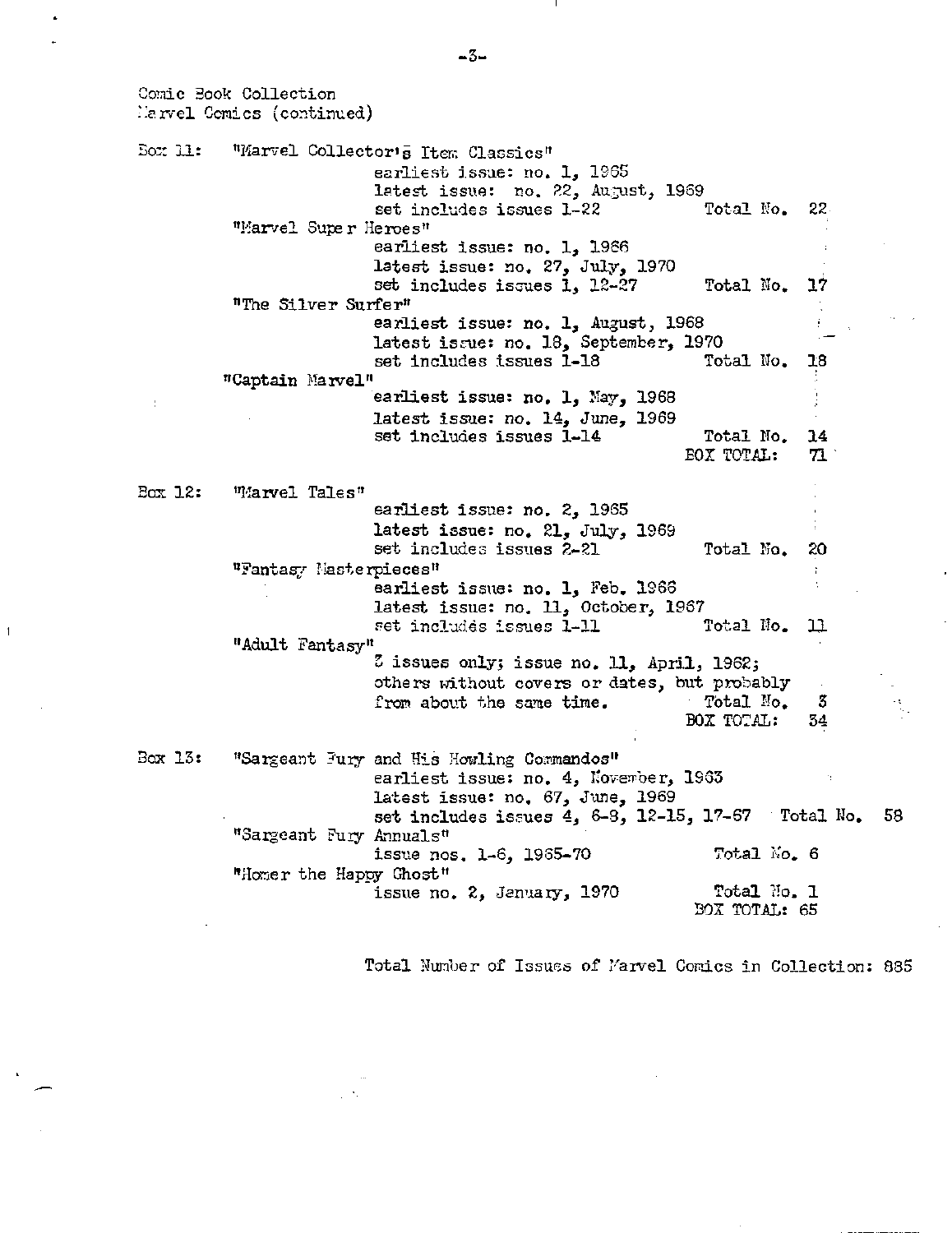Conic Book Collection

i?ATI0"AL "D C" Comics

Box 14: "Adventure Comics" earliest issue: no. 243, December, 1957 latest issue: no. 537, December, 1959 set includes issues 243, 247, 250, 257, 261, 265-4, 270, 275-7, 279, 282, 237-90, 293-5, 298, 300, 303, 507, 309-14, 315-7, 319-29, 331-30, 387 Total No. 94 BOX TOTAL: Box 15: "The Flash" earliest issue: no. 120, May, 1961 latest issue: no. 189, June, 1969 set includes issues 120, 124, 126-7, 130, 134, 136-40, 143-189 Total No. 58 "Giant Flash Annuals" earliest issue: no. 1, 1963 latest issue: no. 9, April, 1965 set includes issuesl, 4, 9 Total No. 3 "D C Special" earliest issue: no. 1, December, 1968 latest issue: no.7, June, 1970 Total No. 5 BOX TOTAL: 66 Box 16: "Justice League of America" earliest issue: no. 2, January, 1961 latest issue: no. 73, August, 1989 set includes issues  $2, 8, 10, 20, 22-3, 25, 23-31$ 34-73(plus a duplicate of no. 73) Total Mo. 52 "I'etal Ken" earliest issue: no, 2, July, 1963 latest issue: no. 58, July, 1969 set includes issues 2, 5, 8-12, 14, 19-26. 28, 31-33, 35, 37-3 Total No. 23 BOX TOTAL: 75 Box 17: "Wystery in Space" one issue only:  $ro. 67$ , May 1961 Total No. 1 "The Brave and the Bold" 3 issues only: no. 61, Sept., 1965 ^ no. 72, July, 1967; and no. 80, Nov., 1963 - Wotal No. 3<br>one issue only: no. 180, May, 1966 - Total No. 1 "Batman" one issue only: no. 180, May, 1966<br>"Superman" 3 issues only: no. 147, July, 1961; "Lois Lane" 1 issue "Superman" 3 issues only: no. 147, July, 1961;<br>only: no. 51, Aug., nshowcase" earliest issue: no. 30, February, 1 no. 199, Aug., 1967; no. 200, Oct., 1967 - Total No. 3 only: no. 51, Aug., mShowcase" earliest issue: no. 30, February, 1961 Total No. 1 latest issue: no. 83, June, 1969 set includes issues 5o, 40, 55-6, 60-2, 73-35 Total No. 19 "Tales of the Unexpected" earliest issue: no. 53, September, 1960 latest issue: no. 90, September, 1965 set includes issues  $55$ ,  $54$ ,  $58$ ,  $67$ ,  $90$  Total Ko. 5 \_ "Detective Comics" earliest issue: no, 312, February, 1965 latest insue: no. 387, May 1969 set includes issues 312, 321, 323, 325, 337 Total No. 5